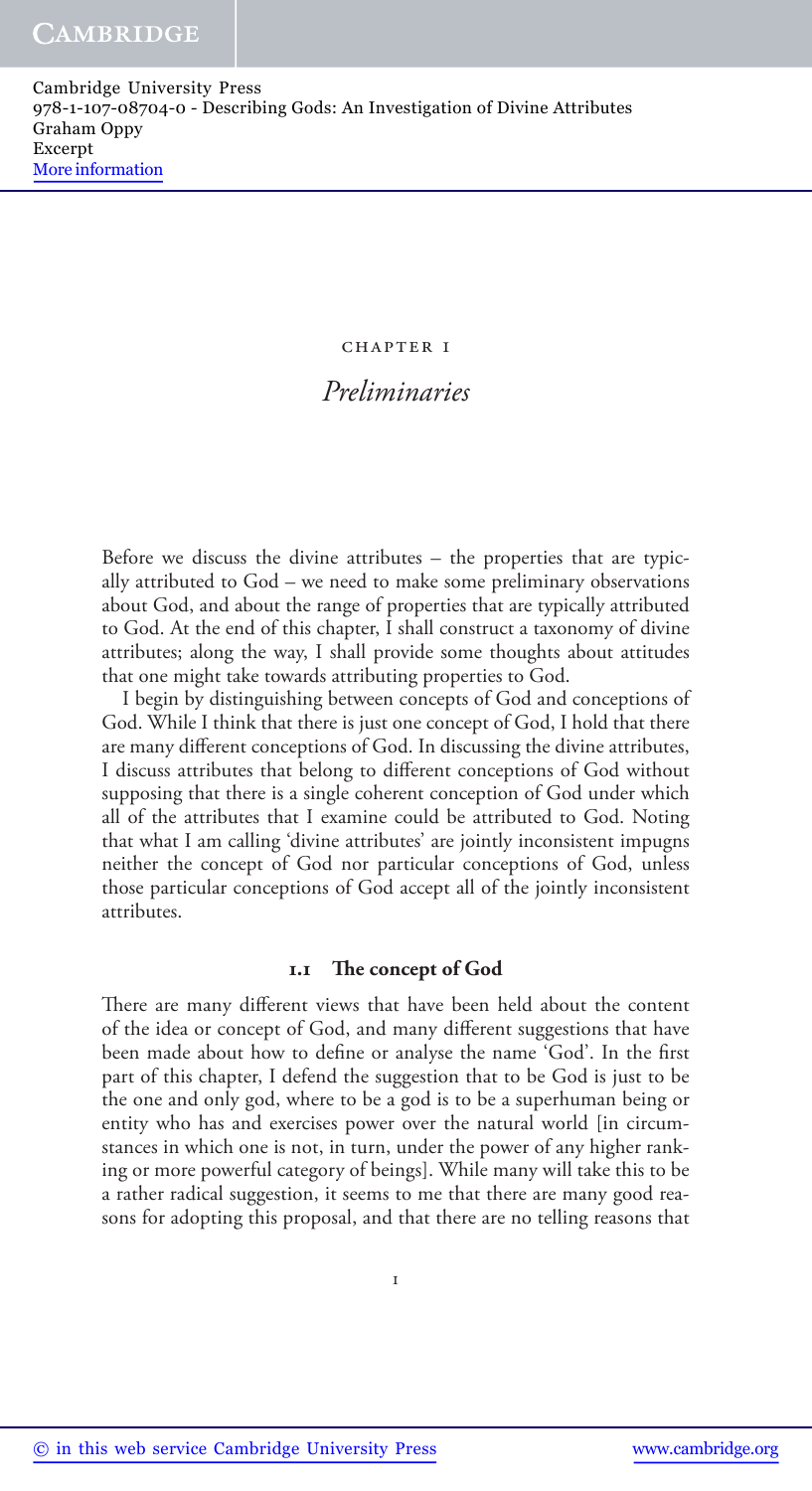speak against it.<sup>1</sup> Among the other controversial claims that are defended in the first part of this chapter, I might mention in particular the claim that there can be no more than one God, the claim that 'God' is not a title-term and the claim that the use of the name 'God' by non-believers is not parasitic on the use of this name by believers. Thinking hard about the use of the name 'God' turns up all kinds of interesting consequences .

# *1.1.1 No more than one God*

 Belief in a multiplicity of gods appears to have been widespread in times gone by. The belief – that there are many superhuman beings who have and exercise power over the natural world and the fortunes of humanity – was more or less universally accepted in (early) Norse, Greek and Roman cultures, among many others. Moreover, in these cultures it was accepted that there was no further being which held and exercised power over the gods. Perhaps it was allowed that there was a chief among the gods; but this chief god was of the same kind as his fellows, at most excelling in some limited respects. Furthermore, it was widely held in these cultures that there are superhuman beings, who have and exercise power over the natural world and the fortunes of humanity, who are to be distinguished from the gods: there are, for example, *demons* (who have lesser rank than the gods, and over whom the gods do exercise power), and also *heroes* and *demigods* (human beings who have been raised to a condition of immortality by the gods).

 In short, then: the gods were held to be superhuman beings who held and exercised power over the natural world and the fortunes of humanity, but who were not themselves in turn under the power of any higher ranking or more powerful category of beings. Moreover, while it was held to be perfectly proper to worship (at least some of) the gods, it is worth noting that (at least some) demons and heroes and demigods were also regarded as perfectly proper objects of worship. The characterising feature of the gods was not their unique suitability as proper objects of worship; rather, what singled them out was their unique standing in holding and

<sup>&</sup>lt;sup>1</sup> A reader for the publisher objects: 'No significant Jewish, Christian or Muslim philosopher describes God using the term "superhuman".' It is important to note that, if the word 'superhuman' were omitted from the definition, and if humans turn out to be the most powerful beings, then it will be a consequence of the definition that human beings are gods. In this context – by stipulation, if you insist – 'superhuman' just means 'being higher ranking or more powerful than human beings and whatever natural aliens there may be'.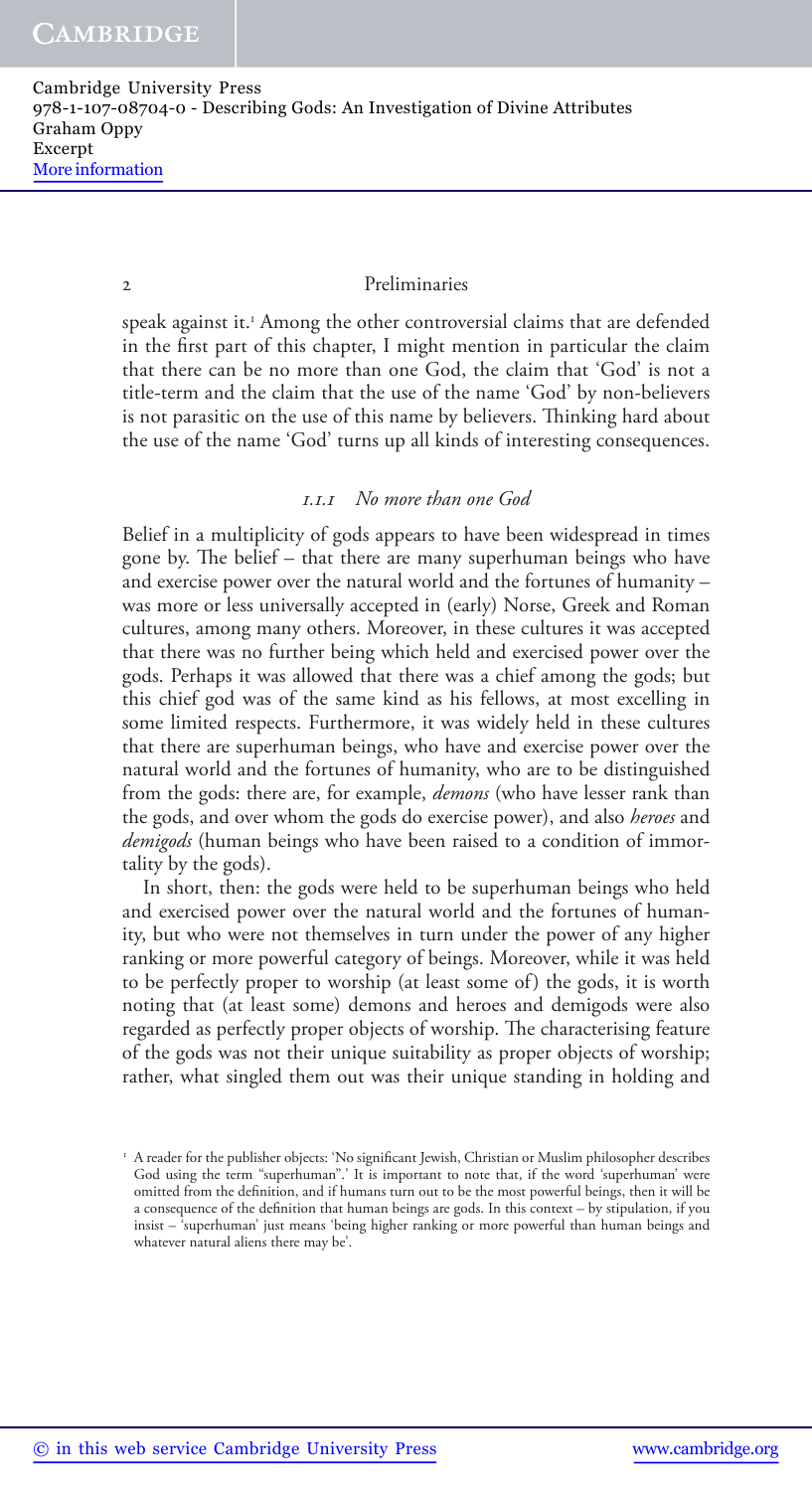exercising power over humanity, the natural world and anything else that holds and exercises power over humanity and the natural world.<sup>2</sup>

 As Hume suggests, belief in a single God seems to have been a more recent development. The belief – that there is just *one* superhuman being who has and exercises power over the natural world, over the fortunes of humanity and over any other superhuman beings which exercise power over the natural world and the fortunes of humanity – has very widely supplanted the belief that there are *many* superhuman beings who have and exercise power over the natural world, over the fortunes of humanity and over any other superhuman beings which exercise power over the natural world and the fortunes of humanity. Of course, that is not to say that belief in a single God has everywhere supplanted belief in a manifold of gods. In particular, for example, there are contemporary varieties of Hinduism in which there are many gods, and hence in which there is no (single) God. 3 (And, obviously, there are also those who reject the claim that there is so much as one superhuman being who has and exercises power over the natural world and the fortunes of humanity.) Nonetheless, it seems relatively uncontroversial to claim that belief in God has largely displaced belief in gods, for those who are disposed to believe that there is at least one superhuman being who has and exercises power over the natural world and the fortunes of humanity.

 If the above account of God and the gods is correct, then it follows immediately that it cannot be that there are two Gods. 4 Of course, there

- <sup>2</sup> I gloss over difficulties that henotheism appears to create for my account. That some gods have and exercise power over other gods is consistent with the claim that, as a class, gods have and exercise power over everything else. However, I want to resist the suggestion that the 'lesser' henotheistic gods are, strictly speaking, gods.
- <sup>3</sup> There are also varieties of Hinduism that are widely held to be monotheistic. (Mahadevan (1960: 24) goes so far as to say that 'it is a truth that is recognised by all Hindus that obeisance offered to any of [the forms and names of the gods] reaches the one supreme God'. But this is surely an exaggeration.) In particular, given that Dvaita Vedanta claims that Vishnu is the singular, all-important and supreme deity, there is at least *prima facie* reason to count this view as a version of monotheism. However, as already noted *inter alia* in the main text, whether we should in the end allow that this really is monotheism turns upon whether or not Vishnu is 'supreme' in the relevant sense. If Vishnu is merely a leader among peers, then this is not monotheism; on the other hand, if Vishnu has power over all distinct supernatural beings – i.e. if all distinct supernatural beings are merely devas, avatars and the like – then it seems that we should say that, by the lights of those who believe in Dvaita Vedanta's Vishnu, Vishnu is God.
- 4 Compare Leftow ( 1998 : 94): 'We also use "God" like a general predicate. For we can and do ask whether there is more than one God: the concept of God allows this question a "yes" answer.' If I am right, then while we can sensibly ask whether there is more than one god, it is not true that we can sensibly ask whether there is more than one God. In my view, there is no justification for the claim that we can and do use 'God' as a general predicate in a way that contrasts with our use of proper names like 'Moses'; on the contrary, at least at the level of syntax or grammar, 'God' is used in just the same range of ways as names like 'Moses'.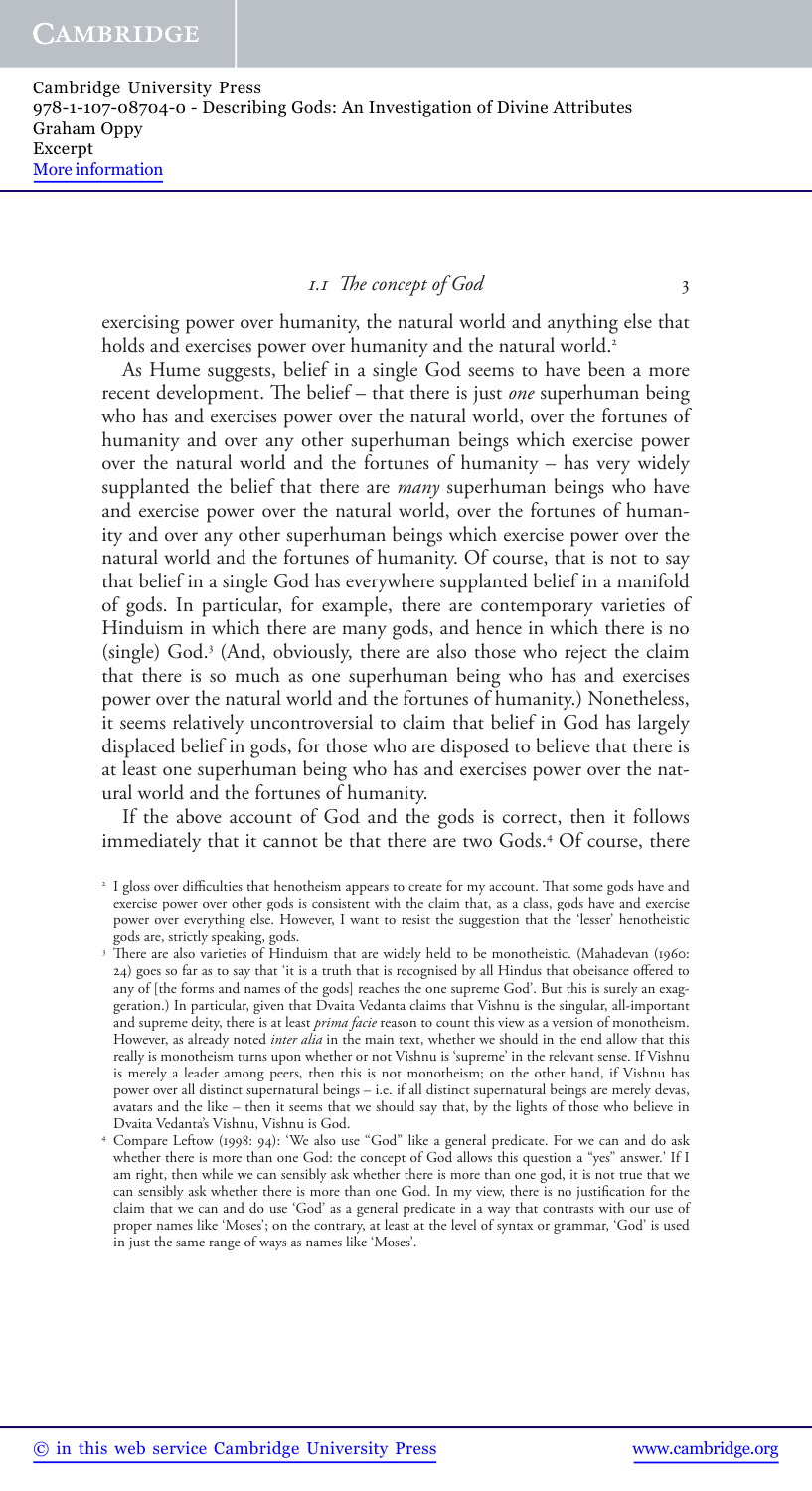Cambridge University Press 978-1-107-08704-0 - Describing Gods: An Investigation of Divine Attributes Graham Oppy Excerpt More information

#### 4 Preliminaries

is nothing in the above account alone that rules out there being just two gods. For all that the account says, there might be one good god and one evil god who jointly hold and exercise power over the natural world, over the fortunes of humanity and over any other superhuman beings which exercise power over the natural world and the fortunes of humanity. Moreover, there is also nothing in the above account alone that rules out there being just one God with a dual nature, one aspect of that nature being good and the other aspect of that nature being evil. While, as a matter of historical fact, it seems that Zoroastrianism and Manichaeanism were polytheisms, there is a monotheistic variant of those views – or, at any rate, there is a *prima facie* plausible case for the suggestion that those who endorse the coherence of the Christian doctrine of the Trinity should also be prepared to endorse an analogous claim about the coherence of the neo-Zoroastrian doctrine of the Duality.

Sobel ( $2004: 4-7$ ) writes:

 'God' (uppercase) does by a natural and compelling convention of language – explicable in terms of its etymology – purport to name what would be the one and only true god (lowercase) ... My semantic proposal is that the name 'God' today expresses our concept of a unique god. It expresses our concept of what would be the one and only true god, even if this concept is not strictly speaking the sense or meaning of this name.

 If what I have written above is right, then what Sobel says here is not *exactly* correct. I agree with Sobel that, by something like 'a natural and compelling convention of language', it is simply a confusion to think that there could be two Gods. But this is not because we think that God would be the one and only *true* god; rather, it is because we think that God would be the one and only god. (It is noteworthy that Sobel gives no account of how he understands the word 'god', nor any account of what it would be for something to be a 'true god'. Even if you suppose that 'gods' are to be contrasted with demons, heroes, demigods, devas, avatars and the like, Sobel's addition of the word 'true' in the current context remains both mysterious and unexplained. )

#### *1.1.2 No more than one proper object of worship*

In my official account of gods in the previous section, I made no mention of *worship* : gods are superhuman beings who hold and exercise power over the natural world and the fortunes of humanity, but who are not themselves in turn under the power of any higher ranking category of beings. However, on some accounts, this is an oversight on my part: gods are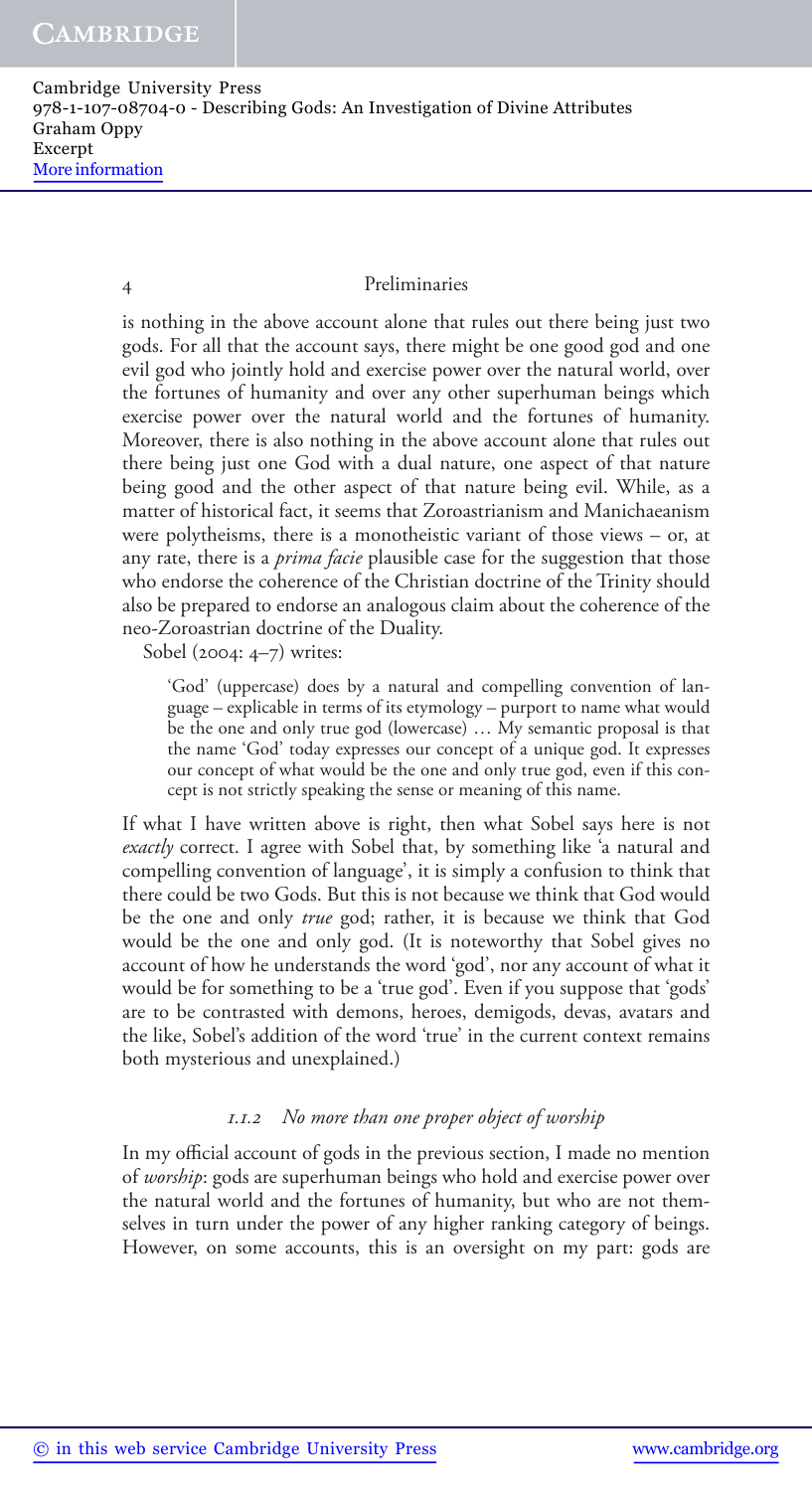superhuman beings who are *to be worshipped because* they hold and exercise power over the natural world and the fortunes of humanity (and are not themselves in turn under the power of any higher ranking category of beings).

 While it seems right to say that many of the gods were taken to be proper objects of reverence, adoration, extreme gratitude and worship, and while it also seems right to say that all of the gods were taken to be proper objects of awe, wonder and (perhaps) abasement, it does not seem evidently right to say that all of the gods were taken to be proper objects of reverence, adoration, extreme gratitude and worship. Instead, it seems that some gods were principally to be feared: they were agents of misfortune. These were not beings to be worshipped, praised, revered and adored; nor were they agents to which one could sensibly feel gratitude.<sup>5</sup> If this is right, then it would seem to be a mistake to insist that it is a necessary condition for being a god that one is a proper object of worship, reverence, adoration, extreme gratitude and the like.

 It may be useful to think about Zoroastrianism in connection with this point. According to Zoroastrian doctrine, there are two gods, one good, one bad. However, only one of these gods – the good god – is the proper object of worship, adoration, reverence, praise, gratitude and the like; the other god – the bad god – will be vanquished by the good god in the fullness of time. But, even though the bad god will be vanquished by the good god in the fullness of time, that is not to say that the two gods are of different categories; on the contrary, they are twins who are very evenly matched.

The account of Zoroastrianism that I gave in the previous paragraph seems to me to be perfectly in order as it stands: no need for quote marks around the various occurrences of the word 'god'. Of course, those who think that it is a necessary condition for being a god that one be a proper object of worship, adoration, reverence, praise, gratitude and the like will hardly be persuaded by this; no doubt, for them, the previous paragraph simply grates. But I am inclined to think that it is very much a minority reaction to have one's hackles raised by the use of the word 'god' in the preceding paragraph: the standard or orthodox reaction is that there is

 5 Matters here are complicated by the fact that some scholars take it to be a necessary condition for being a god that one is actually the subject of a cult and that one actually possesses human followers. So, for example, there is scholarly contention about whether Loki should be counted as one of the Norse gods, or whether he should rather be placed in a lesser category (e.g. demi-god or giantgod), on the grounds that there is no evidence of a cult, or of followers, of Loki.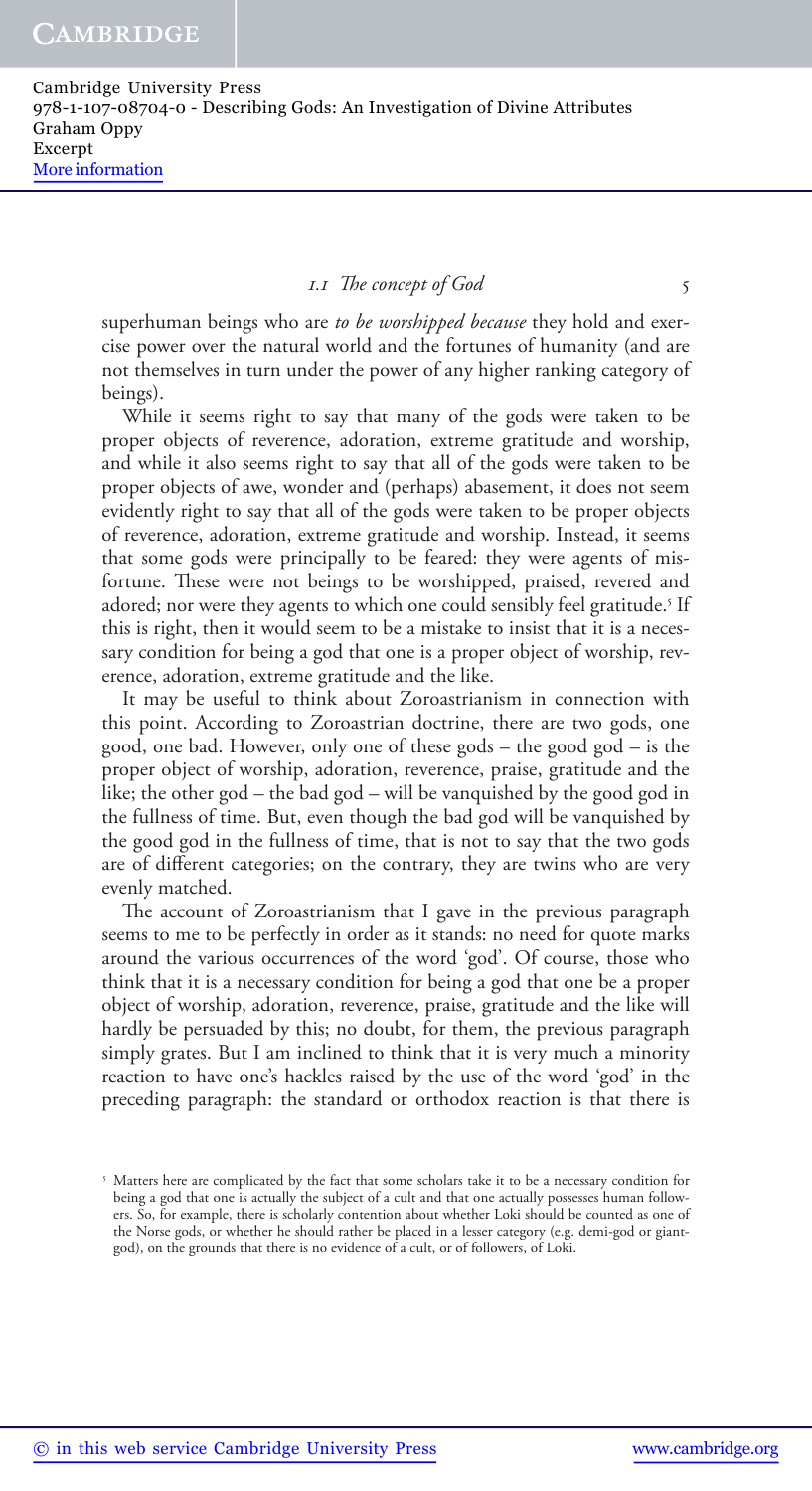nothing semantically inappropriate about the expression 'bad god', even when the word 'god' is given its full, standard interpretation.

 If it is accepted that it is not a necessary condition for being a god that one is a proper object of worship, adoration, reverence, praise, gratitude and the like, it does not immediately follow that it is then also not a necessary condition for being God that one is a proper object of worship, adoration, reverence, praise, gratitude and the like. However, there is surely at least some *prima facie* plausibility to the thought that, if one could be *one among many* superhuman beings who have and exercise power over the natural world, over the fortunes of humanity and over any other superhuman beings which exercise power over the natural world and the fortunes of humanity, and yet not be oneself a proper object of worship, adoration, reverence, praise, gratitude and the like, then one could be the *sole* superhuman being who has and exercises power over the natural world, over the fortunes of humanity and over any other superhuman beings which exercise power over natural world and the fortunes of humanity, and yet not be oneself a proper object of worship, adoration, reverence, praise, gratitude and the like. Perhaps it might be said that one could only be *one among many* superhuman beings who have and exercise power over the natural world, over the fortunes of humanity and over any other superhuman beings which exercise power over the natural world and the fortunes of humanity, and yet not be oneself a proper object of worship, adoration, reverence, praise, gratitude and the like, if one is in a substantial *minority* of the many superhuman beings who are not proper objects of worship, adoration, reverence, praise, gratitude and the like. But, at the very least, it is not clear how this claim might be supported. And, of course, if we allow that it could be that all (or almost all) of the superhuman beings who have and exercise power over the natural world, over the fortunes of humanity and over any other superhuman beings which exercise power over the natural world and the fortunes of humanity are not the proper objects of worship, adoration, reverence, praise, gratitude and the like, then it seems a very small step to the claim that one could be the *sole* superhuman being who has and exercises power over the natural world, over the fortunes of humanity and over any other superhuman beings which exercise power over natural world and the fortunes of humanity, and yet not be oneself a proper object of worship, adoration, reverence, praise, gratitude and the like.

 However things may stand with the claim that it must be the case that God is a proper object of worship, adoration, reverence, praise, gratitude and the like, there are also questions to be asked about the further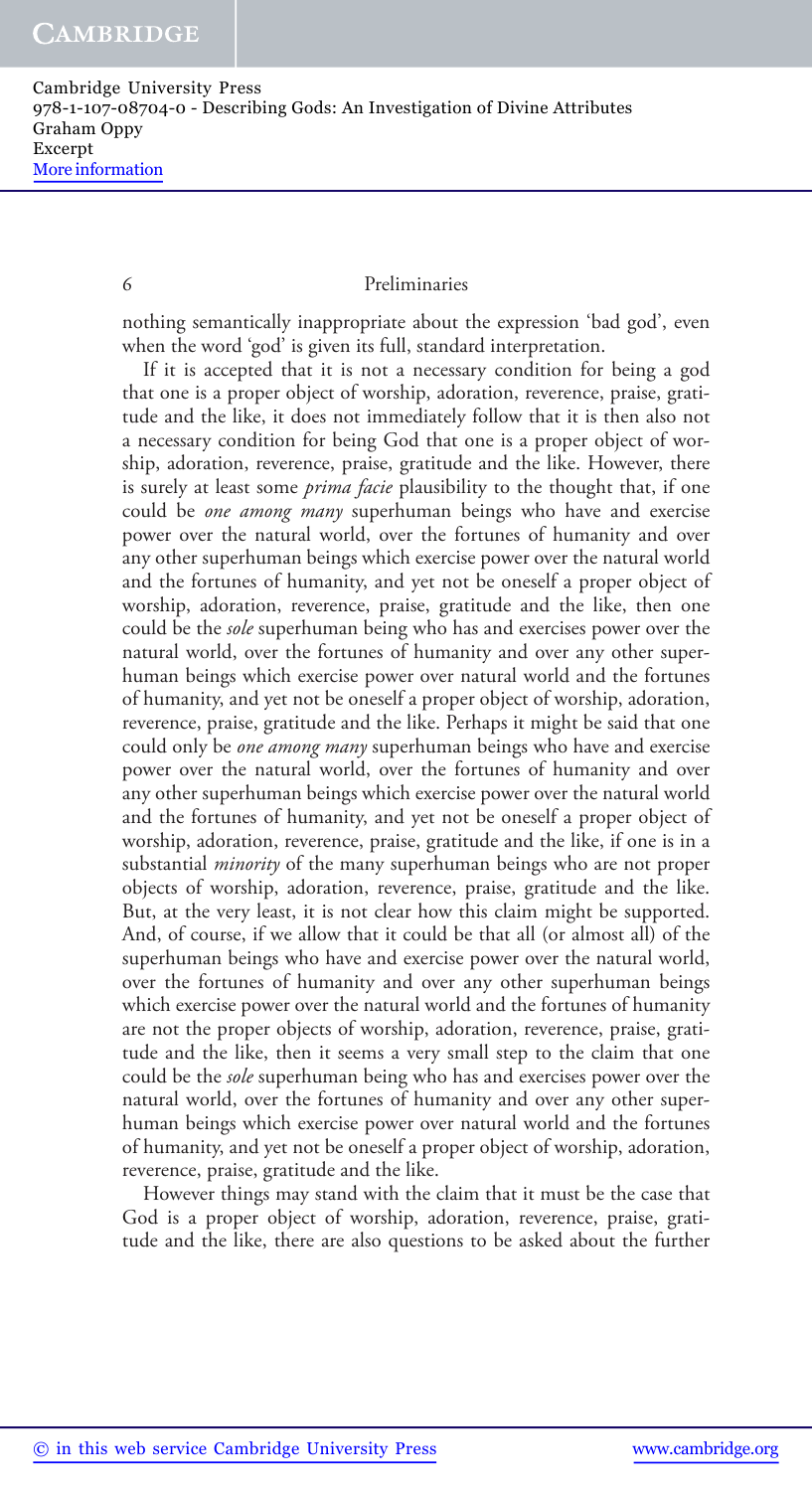inclination to maintain that God is the *only* proper object of each of worship, adoration, reverence, praise, gratitude and the rest. Sobel (2004: 10) writes:

 God would be in an objectively normative manner a proper object for religious attitudes [of reverence, adoration, abasement, awe, wonder, extreme gratitude and, above and before all others not included in it, of worship] … God would be *the* one and only *proper* object of worship. (Italics in the original.)

 I have already noted that when there were polytheists who believed in many gods, those polytheists typically believed that it was perfectly appropriate to worship, revere, adore and praise demons, heroes and demigods. Moreover, as I also noted previously, there is some reason to think that there are contemporary Hindus who believe that it is perfectly appropriate to worship, revere, adore and praise devas, avatars and the like.<sup>6</sup> But, if it was perfectly proper and appropriate for polytheists to worship, revere, adore and praise beings who were not gods, why should it be inappropriate for monotheists – merely in virtue of their monotheism – to worship, revere, adore and praise beings who are not God?7

 Quite apart from the theoretical considerations adduced in the preceding paragraph, it is also worth noting that – on an ordinary understanding of worship, reverence, adoration and the like – there are many contemporary monotheists who suppose that it can be perfectly proper to worship, revere and adore beings other than God. In particular, there are many contemporary monotheists who suppose that it can be perfectly proper to worship, revere and adore angels, saints, martyrs and specially favoured humans (such as the Virgin Mary). Of course, one might think to say that, while these contemporary monotheists apparently do suppose that it is perfectly proper to worship, revere and adore beings other than God, they are simply mistaken in making this supposition. However, even if there is some good sense in which these people are making a mistake, it

<sup>6</sup> As observed in note 3, matters are complicated by the fact that at least some Hindus think that all manifestations of divinity are manifestations of God. However, even if it were true that most Hindus think that it is perfectly appropriate to worship devas, avatars and the like only because these beings are, in some sense, identical with God, it would nonetheless also be true that there are contemporary Hindus who think that it is perfectly appropriate to worship devas, avatars and the like, even though these beings are not identical to God, and, moreover, even though these beings are not gods.

 $7\,$  Of course, the qualification here is not idle. If you are a monotheist who believes that God has said that you shall worship, revere, adore and praise nothing else, then, of course, you will think that there are no other proper objects of worship, reverence, adoration, gratitude and the like. But, in that case, it is not just your monotheism that is driving your response.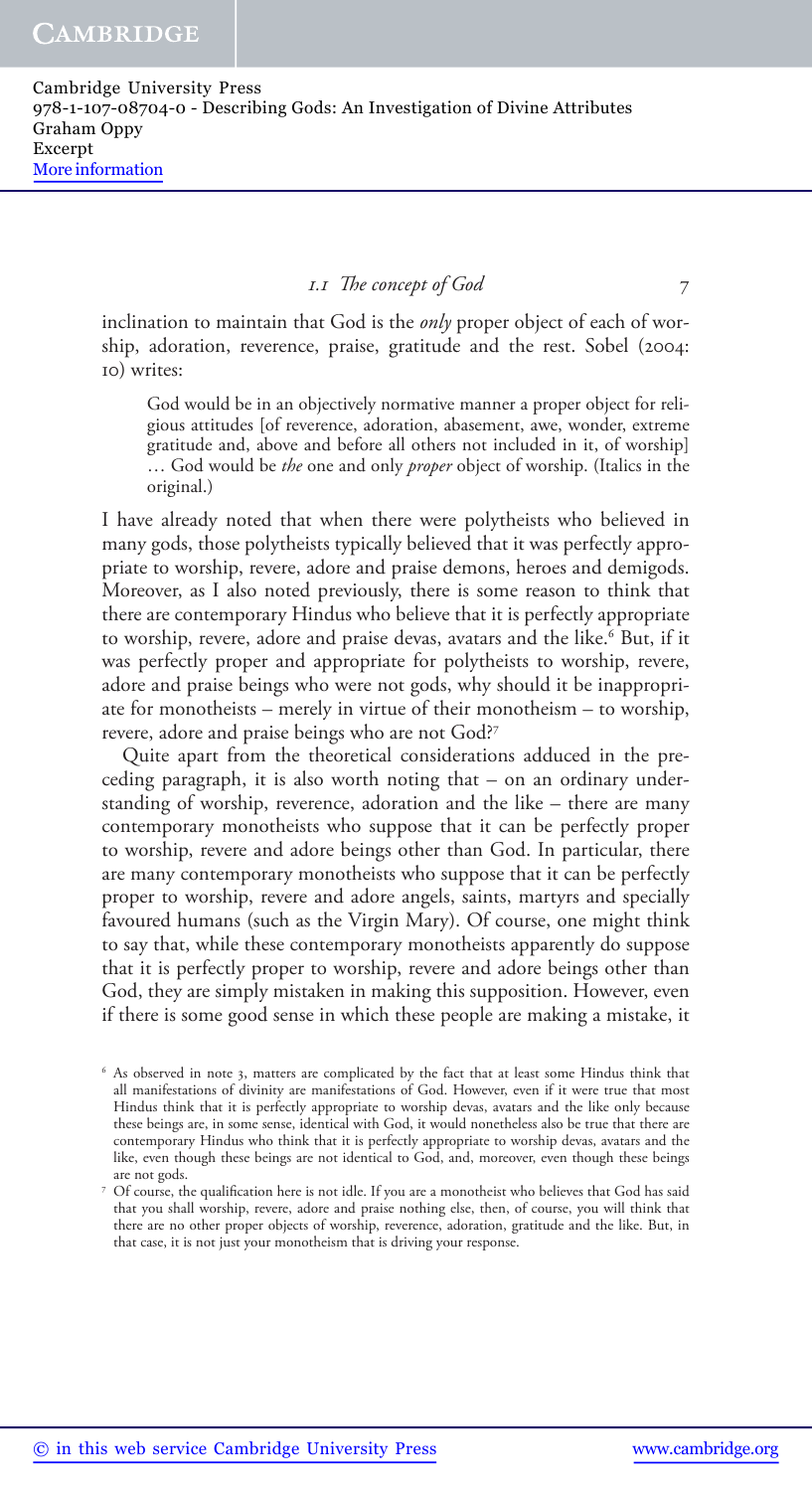is rather hard to believe that the mistake in question is a merely conceptual mistake about what it takes for something to be worthy of worship, reverence, adoration and the rest. 8

## *1.1.3 A question of occupation?*

Leftow ( $1998: 94$ ) suggests that 'the concept of God is a concept of an individual holding a special office', and then goes on to examine various suggestions about the nature of this 'special office': perhaps to be God is to have providence over all; perhaps to be God is to deserve worship; perhaps to be God is to be the most basic reality; perhaps to be God is to be the ultimate source of everything else; and so forth. To justify the claim that the concept of God is a concept of an individual holding a special office, Leftow says:

The ambiguity between name and predicate suggests that 'God' is a titleterm, like 'Pastor' or 'Bishop'. Many people can be bishops; in this way title-terms are like general predicates. But one can also address the officeholder by the title ('Dear Bishop …'); one can use the title as a name for the person who holds the office. Thus, the concept of God is a concept of an individual holding a special office.

The analogy between 'Bishop' and 'God' seems to me to be very weak and imperfect. While one might think that it is grammatically in order to say 'I spoke to God last night,' and yet not grammatically in order to say 'I spoke to the God last night,' one will also think that it is grammatically in order to say 'I spoke to the Bishop last night' and yet not grammatically in order to say 'I spoke to Bishop last night' (assuming, of course, that in this last case one is not meaning to refer to someone whose surname is 'Bishop'). Furthermore, it will also be grammatically in order to say 'I spoke to Bishop Gregory last night'; but there is no corresponding use for the word 'God', i.e. no grammatically acceptable sentence of the form 'I

<sup>&</sup>lt;sup>8</sup> As Leftow (1998: 94) notes, *inter alia*, one could stipulate that an act is not an act of worship – or is not truly an act of worship – unless the object of the act is God. However, if we are supposing that to be God is to be a being that is properly an object of worship because of its unique role in holding and exercising power over the natural world and the fortunes of human beings, then it seems that the circle of ideas is a little too small: surely, if we are to take this position on our understanding of God, then we need a more independent understanding of what it is to be an act of worship. And, in any case, it is surely quite implausible to suppose that it is built into the concept of worship that one can only worship God. Surely our polytheistic forebears did worship their gods; and, given their view about the nature of things, surely it was no less appropriate for them to do so than it is for contemporary monotheists, given their views about the nature of things, to worship God.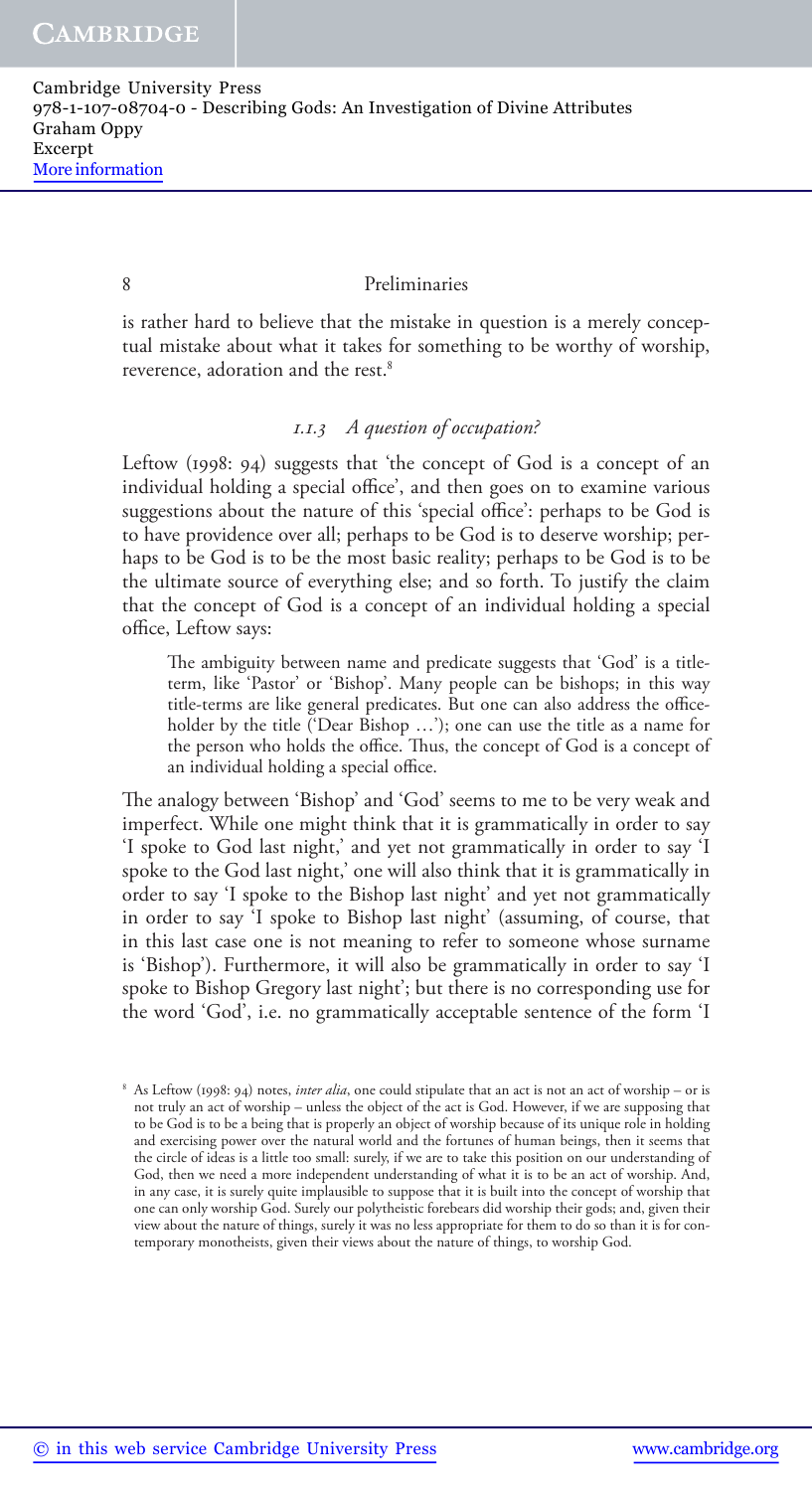spoke to God Gregory last night.' On the evidence of these kinds of cases, it seems to me to be quite clear that 'God' is not a title-term. 9

 Even if it is agreed that 'God' is not a title-term, it remains open that there might be a close connection between the name 'God' and a given definite description. In particular, it might be suggested that there is a definite description that is the canonical reference-fixer for the proper name 'God'. Moreover, if this view is taken, then one might well construe the argument of sections 1.1.1 and 1.1.2 of this chapter as the initial stages of an argument for the conclusion that the canonical reference-fixer for the proper name 'God' is the definite description 'the one and only god' (or, perhaps, 'the god'). On this proposal, if it is not actually true that there is one and only one God, then the name 'God' is actually empty. However, if it had been true that there is one and only one god, then it would have been the case that the name 'God' was a name for that unique god. (Put another way: in a possible world in which there is one and only one god, if *our* name 'God' is in currency in that world, then it is used in that world as a name for the unique god that exists in that world.)

 If it is agreed that we have fastened on to the right conceptual framework for thinking about the concept of God, it remains open that the details of the account that I have suggested could be disputed. In particular, it might be maintained that, even though Leftow is wrong in his insistence that 'God' is a title-term, Leftow is nonetheless correct in thinking that the canonical reference-fixer for the name 'God' has a richer content than the simple description 'the one and only god'. Perhaps it might be suggested that the canonical reference-fixer for the name 'God' is the description 'the one and only being with providence over all', or the description 'the one and only being who properly deserves worship', or the description 'the one and only being who is ultimately real', or the description 'the one and only being who is the source or ground of everything else', or some other description of this ilk.

The examples that Leftow provides can be dealt with summarily. I have already given my reasons for thinking that the description 'the one and only being that properly deserves worship' is not the canonical reference-

 9 Sobel ( 2004 : 8) writes: 'I regard as hardly controversial, and as not calling for argument, that "God" in religious discourse and literature is a proper name, not a title-term.' Since Sobel's view is plainly controversial – and, indeed, controverted by philosophers such as Leftow – it does call for justification of the kind that I have here supplied. Perhaps it is also worth noting here that Sobel is right to go on to note that 'The One God', 'The True God' and 'The Lord' might well be taken to be title-terms, on a par with 'The Bishop'. These further expressions are plausibly claimed to be 'titleterms'; at any rate, they are evidently not *standard* definite descriptions such as 'the one god' and 'the bishop'.